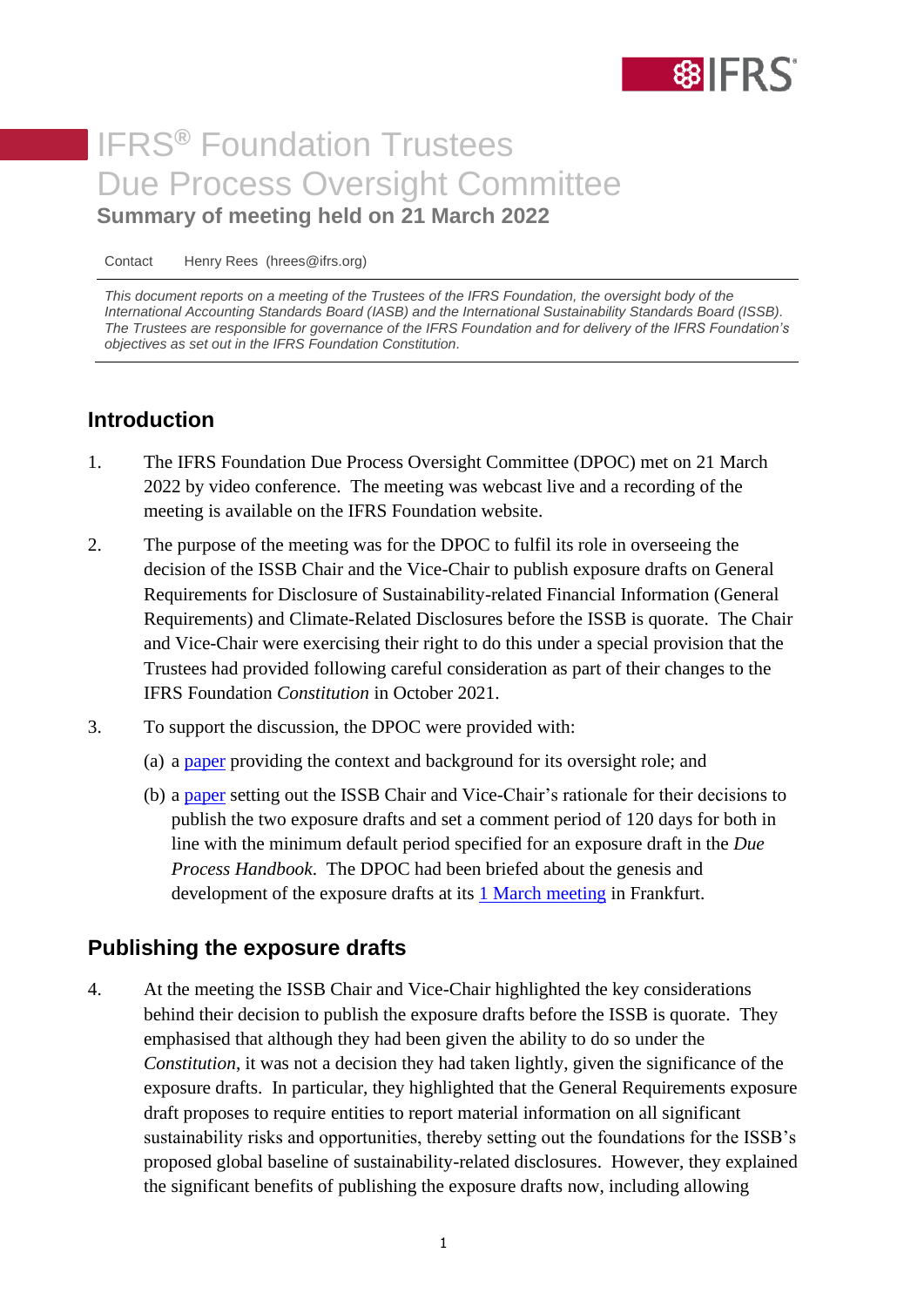stakeholders to begin to see how the ISSB proposals would work with jurisdictional requirements. It was noted that some jurisdictions are expected to publish their related proposals in the near term. Hence publishing the ISSB exposure drafts now allows stakeholders to provide comments on the interaction between the ISSB proposals and those of jurisdictions, facilitating the establishment of a global baseline and interoperability with jurisdictional requirements.

5. The Chair and Vice-Chair noted that the exposure drafts are substantially aligned with the preparatory prototype standards published by the Technical Readiness Working Group (TRWG) in November 2021. These prototypes themselves build on a solid base of materials that are used quite extensively around the world (notably the TCFD recommendations and the SASB Standards), thereby reducing the risk that a quorate ISSB would propose a very different set of requirements. The Chair and Vice-Chair noted that the exposure drafts will include full explanation about the main areas of change to these prototypes as part of very rich accompanying bases for conclusions. The exposure drafts will also include extensive and open questions to assist in gathering a broad base of feedback to minimise the risk of having to re-expose the proposals. In addition to the formal exposure drafts, there will be an extensive array of other materials to help stakeholders engage with the proposals, including a snapshot and webcasts, together with documents providing a high-level comparison with TCFD recommendations, an explanation of the main areas of changes to the TRWG prototypes standards and mark-ups of existing SASB Standards included in the exposure drafts.

## **Comment period**

- 6. The ISSB Chair and the Vice-Chair explained that they had decided on a 120-day comment period, the default period specified in the *Due Process Handbook*. They noted that in effect some of the time saved by publishing the exposure drafts in advance of there being a quorate board has allowed for a full comment period. This should facilitate gathering feedback from stakeholders globally.
- 7. Overall the Chair and Vice-Chair noted that publishing the exposure drafts as expected by the end of March would maintain the ISSB's momentum. It balances the highquality preparatory work done to date by the TRWG against the possibly relatively marginal improvements to the exposure drafts that might arise from a quorate ISSB deliberating them. It thereby facilitates more immediate dialogue with, and feedback from, stakeholders.

## **DPOC discussion**

8. DPOC members commended the ISSB leadership and staff of the ISSB and the Value Reporting Foundation for the high-quality work done to date to maintain momentum